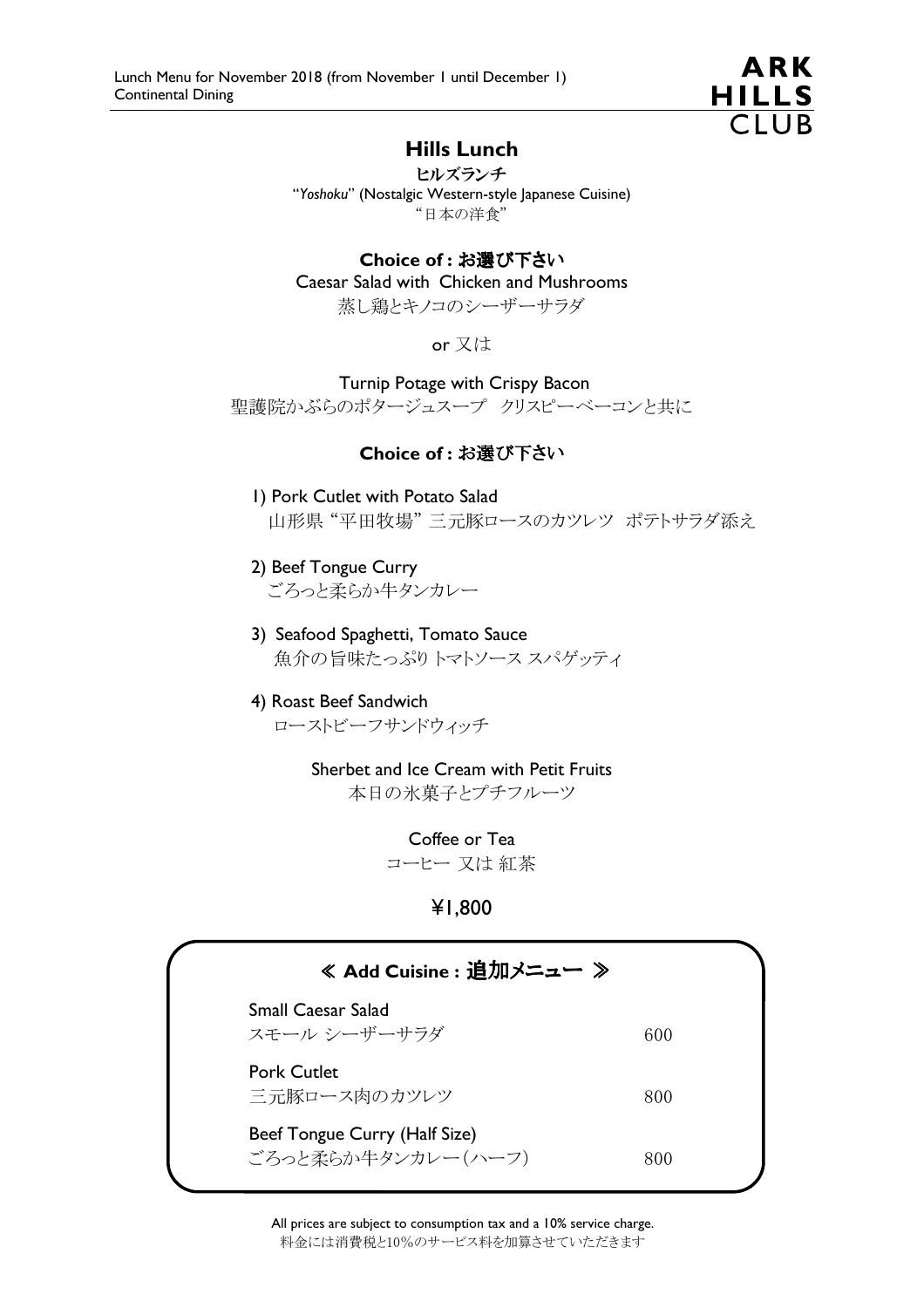**ARK** HILLS<br>CLUB

Bistro Menu ビストロメニュー

Assorted Appetizers オードブルヴァリエ(前菜盛り合わせ)

#### Choice of : お選び下さい

Fish of the Day, Chef's Recommendation 本日の魚料理

or 又は

Bistro Dish of the Day, Chef's Recommendation 日替わりビストロ料理

> Dessert of the Day 本日のデザート

> Coffee or Tea コーヒー 又は 紅茶

> > ¥2,800

Please note that menu items may be changed without any notice, due to the seasonal availability. メニュー内容は入荷状況により変更になることがございます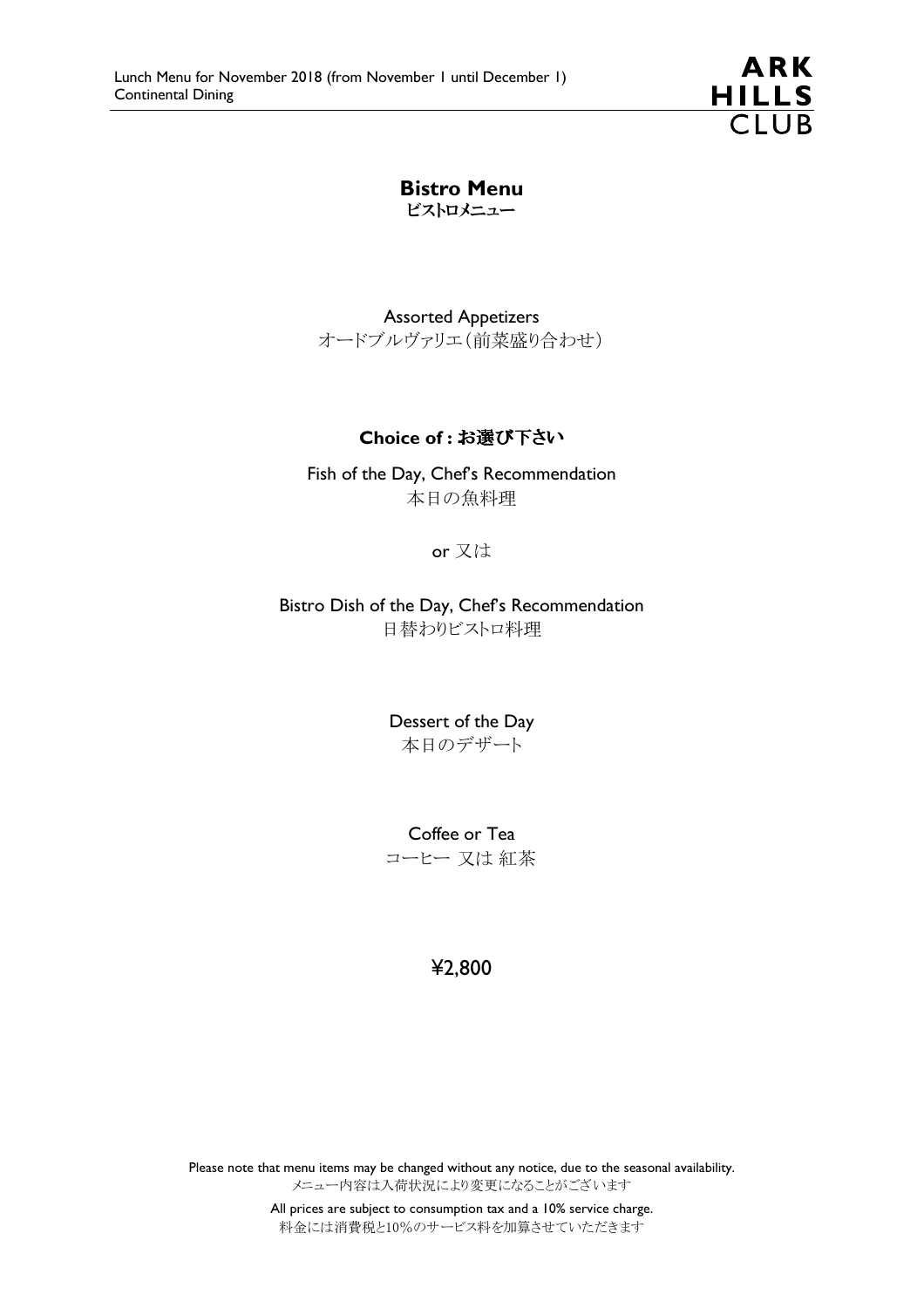

## Menu Minceur

マンスール

動物性脂質、塩分の使用を控えたメニューです Special Menu with a Minimum Amount of Salt and Fat

Pacific Saury and Eggplant Terrine with Mizuna and Japanese Ginger Salad

秋刀魚と焼き茄子のテリーヌ 水菜と茗荷のサラダ添え

Turnip Potage with Crispy Bacon

聖護院かぶらのポタージュスープ クリスピーベーコンと共に

## Choice of: お選び下さい

Pan-Fried Rockfish with Tomato and Onion Sauce Sautéed Shungiku 黒ソイのポアレ やさしい酸味のフレッシュトマトソース 春菊のソテーを添えて

or 又は

Chicken and Burdock Stew with White Wine Olives and Wild Rocket 東北あべ鶏と牛蒡の白ワイン煮込み オリーブとセルバチコをアクセントにして

### Dessert of the Day

本日のデザート

#### Coffee or Tea

コーヒー 又は 紅茶

# ¥3,800

Please note that menu items may be changed without any notice, due to the seasonal availability. メニュー内容は入荷状況により変更になることがございます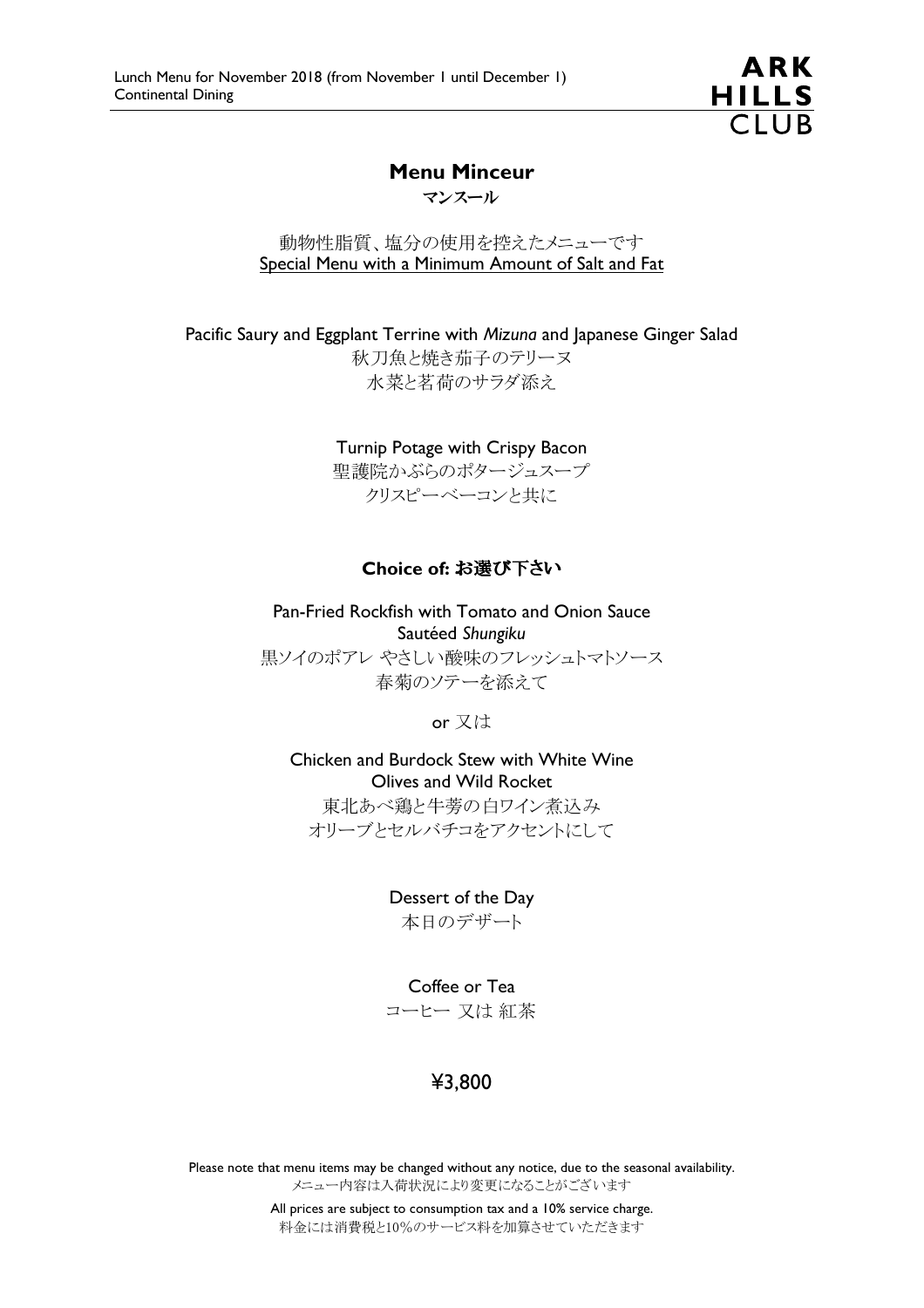

#### Chef's Lunch シェフズランチ

Eight Kinds of Mushrooms and Lily Bulb Terrine Almond and Paprika Puree Sauce 8種類の茸とユリネのテリーヌ アーモンドとパプリカのピューレソース添え

Cod and Scallop Brandade Yamagata Amiebi Prawn sauce 三陸沖 真鱈と帆立のブランダード 山形アミエビ醤油風味

Australian Beef Sirloin Steak with Shallot Sauce Lotus Root Fritter オーストラリア産牛サーロインステーキ エシャロットソース 蓮根のフリット

> Dessert of the Day 本日のデザート

> > Coffee or Tea

コーヒー 又は 紅茶

# ¥5,000

Please note that menu items may be changed without any notice, due to the seasonal availability. メニュー内容は入荷状況により変更になることがございます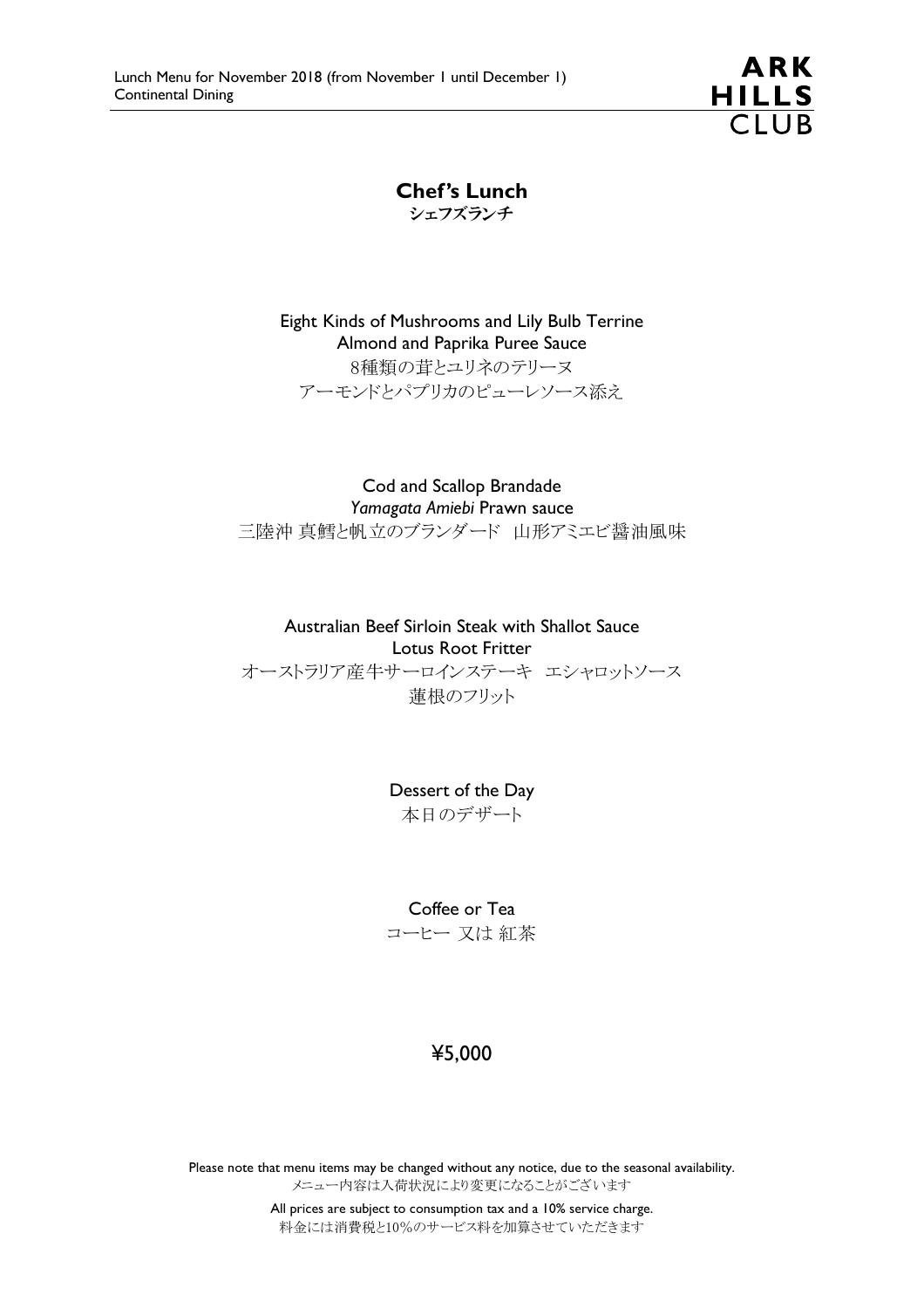

# Wagyu Steak Lunch

銘柄和牛ステーキランチ

Flounder Carpaccio with Lemon Flavored Olive Oil Sauce Caviar and Edible Chrysanthemum ヒラメのコブ締め カルパッチョ仕立て もって菊とキャビアを添えて レモン風味のオリーブオイルソース

Pan-Fried Black Rockfish with Tomato and Onion Sauce Sautéed Shungiku 黒ソイのポアレ やさしい酸味のフレッシュトマトソース 春菊のソテーと共に

> Sendai Beef Filet Steak Creamed Sweet Potato 宮城 "仙台黒毛和牛" フィレ肉のステーキ 五郎島金時芋のクリーム煮

> > Dessert of the Day 本日のデザート

#### Coffee or Tea

コーヒー 又は 紅茶

# ¥8,000

Please note that menu items may be changed without any notice, due to the seasonal availability. メニュー内容は入荷状況により変更になることがございます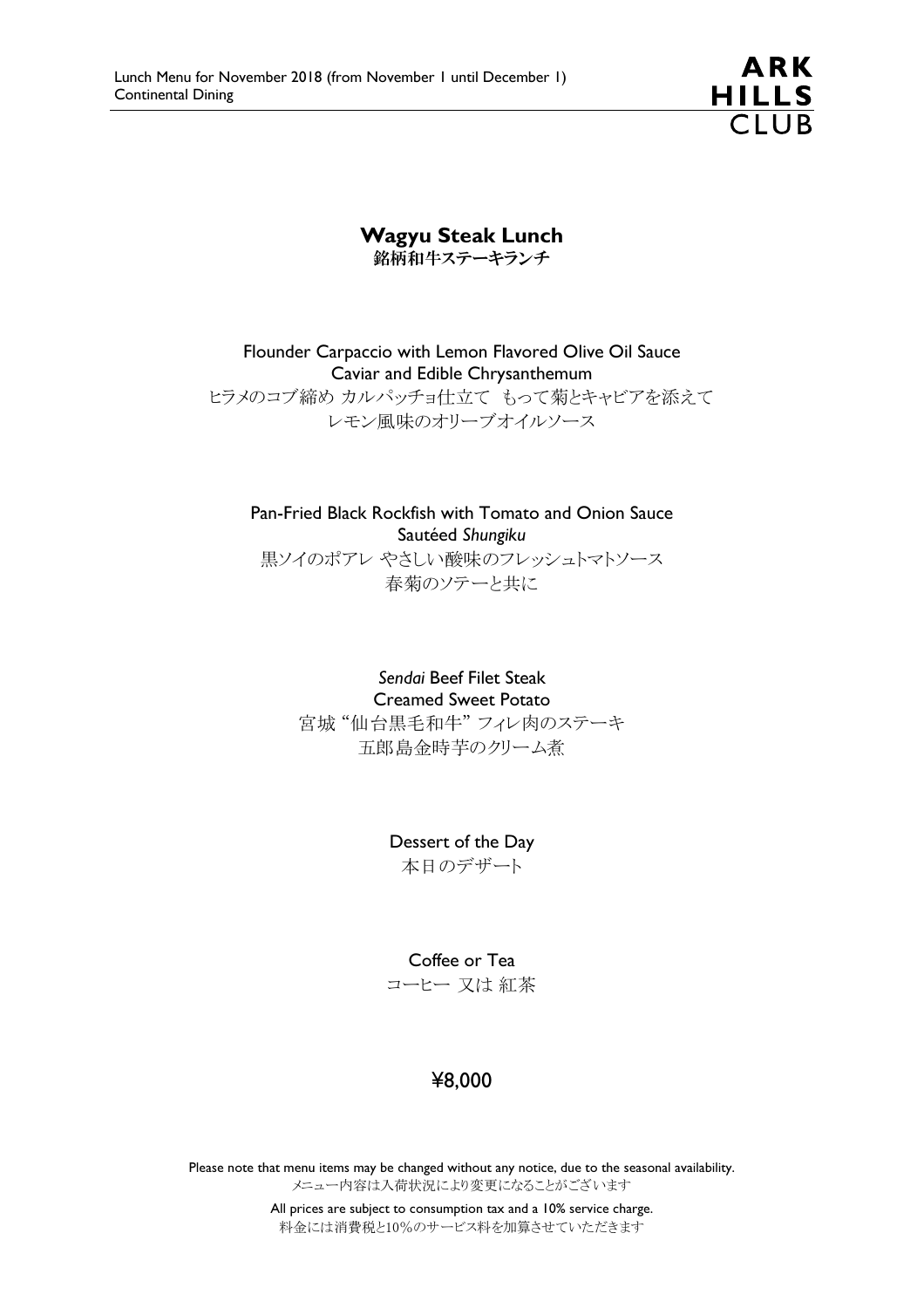Lunch Menu for November 2018 (from November 1 until December 1) Continental Dining Continental Dining "Ladies Lunch" コンチネンタルダイニング レディースランチ

Available from November 1 until December 1, 2018 2018年11月1日 ~ 2018年12月1日

\*Please note that reservations for the following menu are required at least three days in advance. 3日前までにご予約をお願い致します

ARK

**HILLS**  $\overline{C}$ lub

Ladies Lunch レディースランチ

Aperitif or Soft Drink お好みの食前酒またはソフトドリンクとご一緒に

Pacific Saury and Eggplant Terrine with Mizuna and Japanese Ginger Salad 秋刀魚と焼き茄子のテリーヌ 水菜と茗荷のサラダ添え

Turnip Potage with Crispy Bacon

聖護院かぶらのポタージュスープ クリスピーベーコンと共に

Pan-Fried Black Rockfish with Tomato and Onion Sauce Sautéed Shungiku 黒ソイのポアレ やさしい酸味のフレッシュトマトソース 春菊のソテーを添えて

> Chicken and Burdock Stew with White Wine Olives and Wild Rocket

東北あべ鶏と牛蒡の白ワイン煮込み オリーブとセルバチコをアクセントにして

Choice of: お選び下さい

Dessert Plate or Seasonal Fruit Parfait

デザートプレート 又は 季節のフルーツパフェ

Coffee, Tea or Herb Tea コーヒー 又は 紅茶 又は ハーブティー

¥5,000

Please note that menu items may be changed without any notice, due to the seasonal availability. メニュー内容は入荷状況により変更になることがございます

> The price above includes 8% consumption tax and 10% service charge. 上記金額には消費税8%及びサービス料10%が含まれております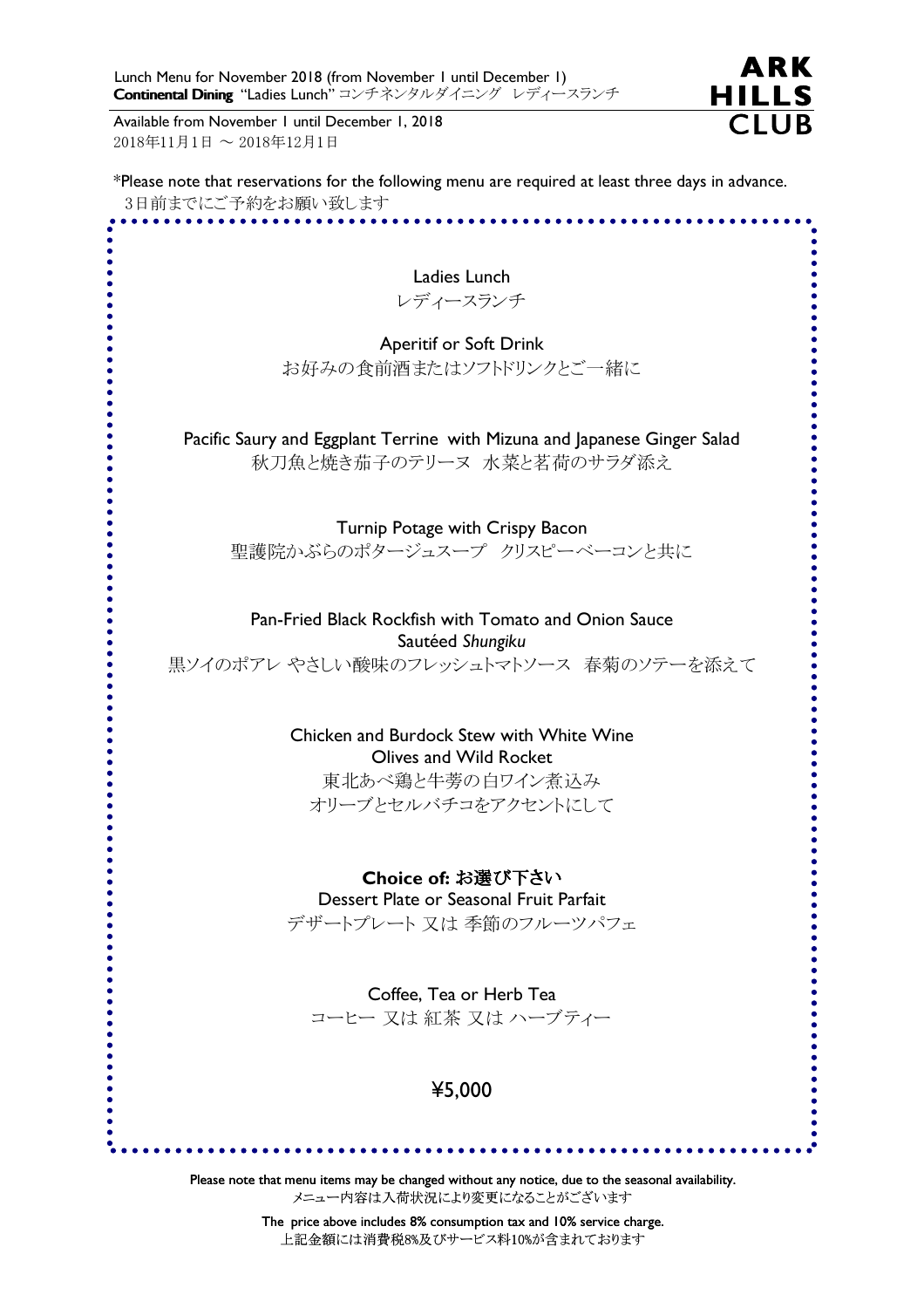A la Carte

| Appetizer                                                                                                                                         |       | (Half-portion)<br>ハーフポーション |
|---------------------------------------------------------------------------------------------------------------------------------------------------|-------|----------------------------|
| <b>Classic Caesar Salad</b><br>クラシックシーザーサラダ                                                                                                       |       | ¥1,800 ¥1,200              |
| Pacific Saury and Eggplant Terrine<br>Mizuna and Japanese Ginger Salad<br>秋刀魚と焼き茄子のテリーヌ<br>水菜と茗荷のサラダ添え                                            | 3,000 | 2,000                      |
| Eight Kinds of Mushrooms and Lily Bulb Terrine<br>Almond and Paprika Puree Sauce<br>8種類の茸とユリネのテリーヌ<br>アーモンドとパプリカのピューレソース添え                        | 3,000 | 2,000                      |
| Flounder Carpaccio with Lemon Flavored Olive Oil Sauce<br>Caviar and Edible Chrysanthemum<br>ヒラメのコブ締め カルパッチョ仕立て もって菊とキャビアを添えて<br>レモン風味のオリーブオイルソース | 4,000 | 2,600                      |
| Soup                                                                                                                                              |       |                            |
| Turnip Potage with Crispy Bacon<br>聖護院かぶらのポタージュスープ                                                                                                | 1,800 | 1,200                      |
| Consommé Soup<br>コンソメスープ                                                                                                                          | 2,200 | 1,400                      |
| <b>Onion Gratin Soup</b><br>オニオングラタンスープ                                                                                                           | 2,200 |                            |

Please note that menu items may be changed without any notice, due to the seasonal availability. メニュー内容は入荷状況により変更になることがございます